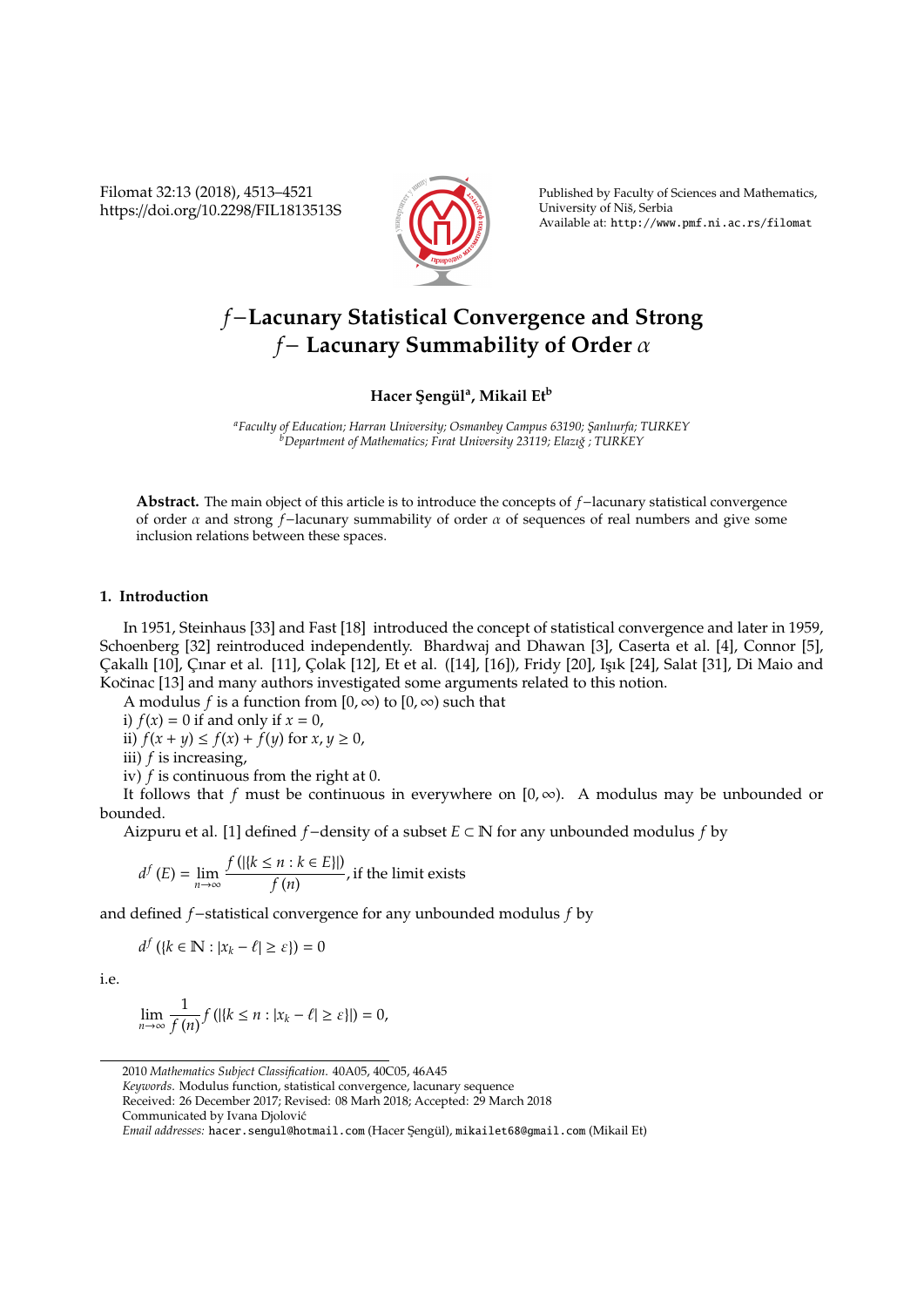and we write it as  $S^f$  – lim  $x_k = \ell$  or  $x_k \to \ell(S^f)$ . Every *f*-statistically convergent sequence is statistically convergent, but a statistically convergent sequence does not need to be *f*−statistically convergent for every unbounded modulus *f*.

By a lacunary sequence we mean an increasing integer sequence  $\theta = (k_r)$  such that  $h_r = (k_r - k_{r-1}) \to \infty$ as  $r \rightarrow \infty$ .

In [21], Fridy and Orhan introduced the concept of lacunary statistically convergence in the sense that a sequence  $(x_k)$  of real numbers is called lacunary statistically convergent to a real number  $\ell$ , if

$$
\lim_{r\to\infty}\frac{1}{h_r}\left|\left\{k\in I_r: |x_k-\ell|\geq \varepsilon\right\}\right|=0
$$

for every positive real number  $\varepsilon$ .

Throughout this paper the intervals determined by  $\theta$  will be denoted by  $I_r = (k_{r-1}, k_r]$  and the ratio  $\frac{k_r}{k_{r-1}}$ will be abbreviated by *q<sup>r</sup>* . Lacunary sequence spaces were studied in ([6], [7], [8], [9], [17], [19], [21], [23], [25], [29], [35], [36]).

First of all, the notion of a modulus was given by Nakano [27]. Maddox [26] used a modulus function to construct some sequence spaces. Afterwards different sequence spaces defined by modulus have been studied by Altın and Et [2], Et et al. [15], Işık [24], Gaur and Mursaleen [22], Nuray and Savaş [28], Pehlivan and Fisher [30], Şengül [34] and everybody else.

#### **2. Main Results**

In this section we will introduce the concepts of *f*−lacunary statistically convergent sequences of order α and strongly *f*−lacunary summable sequences of order α of real numbers, where *f* is an unbounded modulus and give some inclusion relations between these concepts.

**Definition 2.1.** Let f be an unbounded modulus,  $\theta = (k_r)$  be a lacunary sequence and  $\alpha$  be a real number such that 0 < α ≤ 1*. We say that the sequence x* = (*x<sup>k</sup>* ) *is f*−*lacunary statistically convergent of order* α*, if there is a real number*  $\ell$  *such that* 

$$
\lim_{r\to\infty}\frac{1}{f(h_r)^{\alpha}}f\left(\left|\{k\in I_r:|x_k-\ell|\geq \varepsilon\}\right|\right)=0,
$$

where  $I_r = (k_{r-1}, k_r]$  and  $f(h_r)^\alpha$  denotes the  $\alpha$ th power of  $f(h_r)$ , that is  $(f(h_r)^\alpha) = (f(h_1)^\alpha, f(h_2)^\alpha, \dots, f(h_r)^\alpha, \dots)$ . *This space will be denoted by*  $S_\theta^{f,a}$ *. In this case, we write*  $S_\theta^{f,a}$  *–*  $\lim x_k = \ell$  *or*  $x_k \to \ell \left( S_\theta^{f,a} \right)$  $_{\theta}^{f,\alpha}$ ).

**Definition 2.2.** Let f be a modulus function,  $p = (p_k)$  be a sequence of strictly positive real numbers and  $\alpha$  be a *real number such that*  $0 < \alpha \le 1$ . We say that the sequence  $x = (x_k)$  is strongly  $w^\alpha [\theta, f, p]$  –summable to  $\ell$  (a real *number) such that*

$$
w^{\alpha}\left[\theta,f,p\right]=\left\{x=(x_k):\lim_{r\to\infty}\frac{1}{h_r^{\alpha}}\sum_{k\in I_r}\left[f\left(|x_k-\ell|\right)\right]^{p_k}=0,\ \text{for some}\ \ell\right\}.
$$

*In the present case, we denote*  $w^{\alpha}$   $[\theta, f, p] - \lim x_k = \ell$ .

**Definition 2.3.** Let f be an unbounded modulus,  $p = (p_k)$  be a sequence of strictly positive real numbers and  $\alpha$  be *a real number such that*  $0 < \alpha \le 1$ . We say that the sequence  $x = (x_k)$  is strongly  $w_{\theta}^{f,\alpha}(p)$  –summable to  $\ell$  (a real *number) such that*

$$
w_{\theta}^{f,\alpha}(p) = \left\{x = (x_k): \lim_{r \to \infty} \frac{1}{f(h_r)^{\alpha}} \sum_{k \in I_r} [f(|x_k - \ell|)]^{p_k} = 0, \text{ for some } \ell \right\}.
$$

In the present case, we write  $w_\theta^{f,\alpha}(p)-\lim x_k=\ell.$  In case of  $p_k=p$  for all  $k\in\mathbb N$  we write  $w_\theta^{f,\alpha}[p]$  instead of  $w_\theta^{f,\alpha}(p)$  .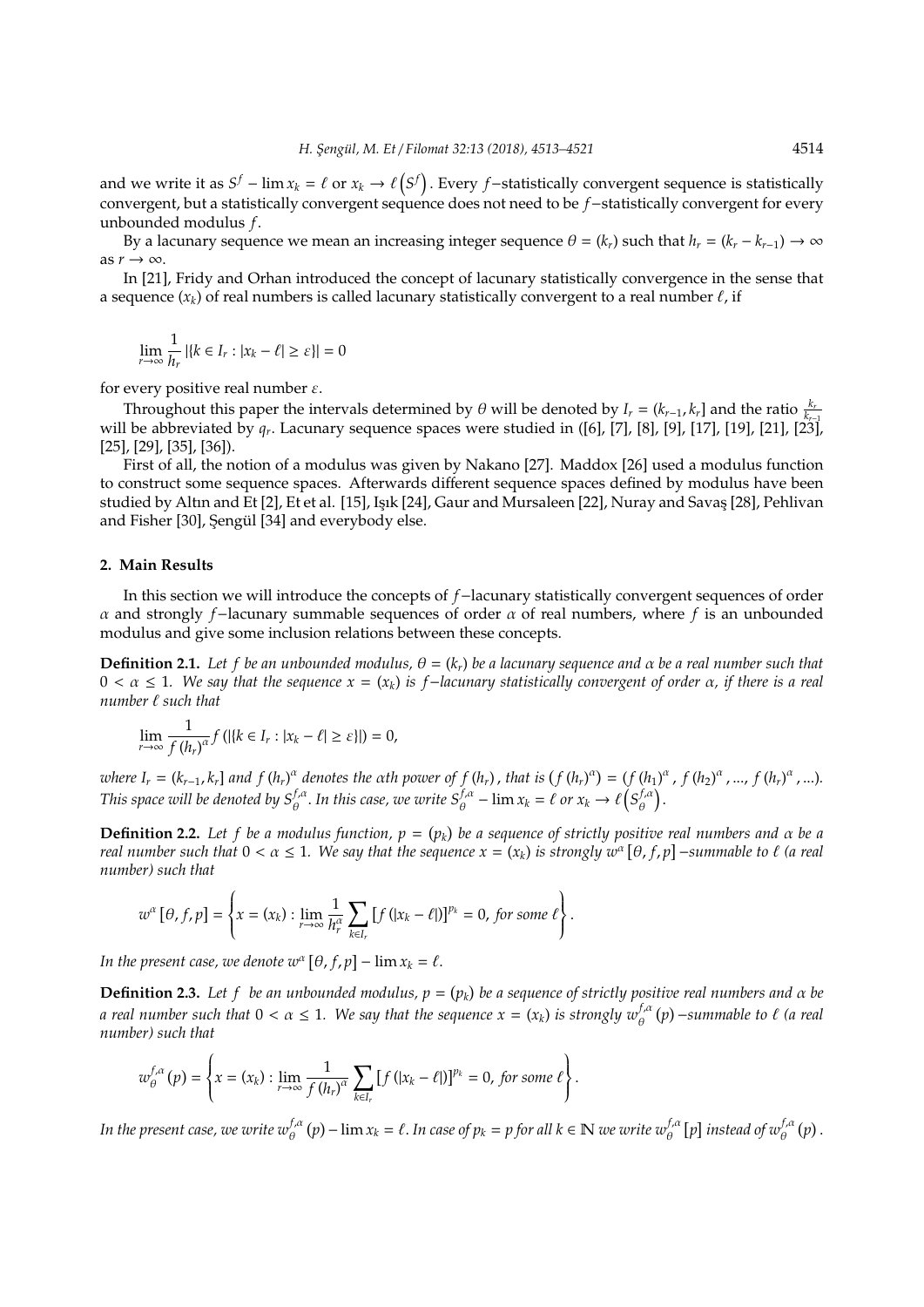**Definition 2.4.** Let f be an unbounded modulus,  $p = (p_k)$  be a sequence of strictly positive real numbers and  $\alpha$  be *a real number such that*  $0 < \alpha \le 1$ . We say that the sequence  $x = (x_k)$  is strongly  $w_{\theta,f}^{\alpha}(p)$  –summable to  $\ell$  (a real *number) such that*

$$
w_{\theta,f}^{\alpha}\left(p\right)=\left\{x=(x_k): \lim_{r\to\infty}\frac{1}{f\left(h_r\right)^{\alpha}}\sum_{k\in I_r}|x_k-\ell|^{p_k}=0\text{, for some }\ell\right\}.
$$

In the present case, we write  $w_{\theta,f}^{\alpha}(p) - \lim x_k = \ell$ . In case of  $p_k = p$  for all  $k \in \mathbb{N}$  we write  $w_{\theta,f}^{\alpha}(p)$  instead of  $w_{\theta,f}^{\alpha}(p)$ .

The proof of each of the following results is fairly straightforward, so we choose to state these results without proof, where we shall assume that the sequence  $p = (p_k)$  is bounded and  $0 < h = \inf_k p_k \le p_k \le$  $\sup_k p_k = H < \infty$ .

**Theorem 2.5.** Let f be an unbounded modulus. The classes of sequences  $w_{\theta}^{f,\alpha}(p)$  and  $S_{\theta}^{f,\alpha}$  are linear spaces.

**Theorem 2.6.** *The space*  $w_{\theta}^{f,\alpha}(p)$  *is paranormed by* 

$$
g(x) = \sup_{r} \left\{ \frac{1}{f(h_r)^{\alpha}} \sum_{k \in I_r} [f(|x_k|)]^{p_k} \right\}^{\frac{1}{M}}
$$

*where*  $0 < \alpha \leq 1$  *and*  $M = \max(1, H)$ .

**Proposition 2.7.** ([30]) Let f be a modulus and  $0 < \delta < 1$ . Then for each  $||u|| \ge \delta$ , we have f ( $||u|| \le 2f(1)\delta^{-1}||u||$ .

**Theorem 2.8.** Let f be an unbounded modulus,  $\alpha$  be a real number such that  $0 < \alpha \le 1$  and  $p > 1$ . If  $\lim_{u\to\infty}\inf \frac{f(u)}{u}>0$ , then  $w_{\theta}^{f,\alpha}\left[p\right]=w_{\theta,f}^{\alpha}\left[p\right].$ 

*Proof.* Let  $p > 1$  be a positive real number and  $x \in w_{\theta}^{f, \alpha}$  $\int_{\theta}^{f,a} [p]$ . If  $\lim_{u \to \infty} \inf \frac{f(u)}{u} > 0$  then there exists a number  $c > 0$  such that  $f(u) > cu$  for  $u > 0$ . Clearly

$$
\frac{1}{f(h_r)^{\alpha}}\sum_{k\in I_r}\left[f(|x_k-\ell|)\right]^p\geq \frac{1}{f(h_r)^{\alpha}}\sum_{k\in I_r}\left[c|x_k-\ell|\right]^p=\frac{c^p}{f(h_r)^{\alpha}}\sum_{k\in I_r}|x_k-\ell|^p,
$$

and therefore  $w^{f,a}_{\theta}$  $v_{\theta}^{f,\alpha}[p] \subset w_{\theta,f}^{\alpha}[p].$ 

Now let  $x \in w_{\theta, f}^{\alpha}[p]$  . Then we have

$$
\frac{1}{f(h_r)^{\alpha}}\sum_{k\in I_r}|x_k-\ell|^p\to 0 \text{ as } r\to\infty.
$$

Let  $0 < \delta < 1$ . We can write

$$
\frac{1}{f(h_r)^{\alpha}} \sum_{k \in I_r} |x_k - \ell|^p \geq \frac{1}{f(h_r)^{\alpha}} \sum_{\substack{k \in I_r \\ |x_k - \ell| \geq \delta}} |x_k - \ell|^p
$$
\n
$$
\geq \frac{1}{f(h_r)^{\alpha}} \sum_{\substack{k \in I_r \\ |x_k - \ell| \geq \delta}} \left[ \frac{f(|x_k - \ell|)}{2f(1)\delta^{-1}} \right]^p
$$
\n
$$
\geq \frac{1}{f(h_r)^{\alpha}} \frac{\delta^p}{2^p f(1)^p} \sum_{k \in I_r} [f(|x_k - \ell|)]^p
$$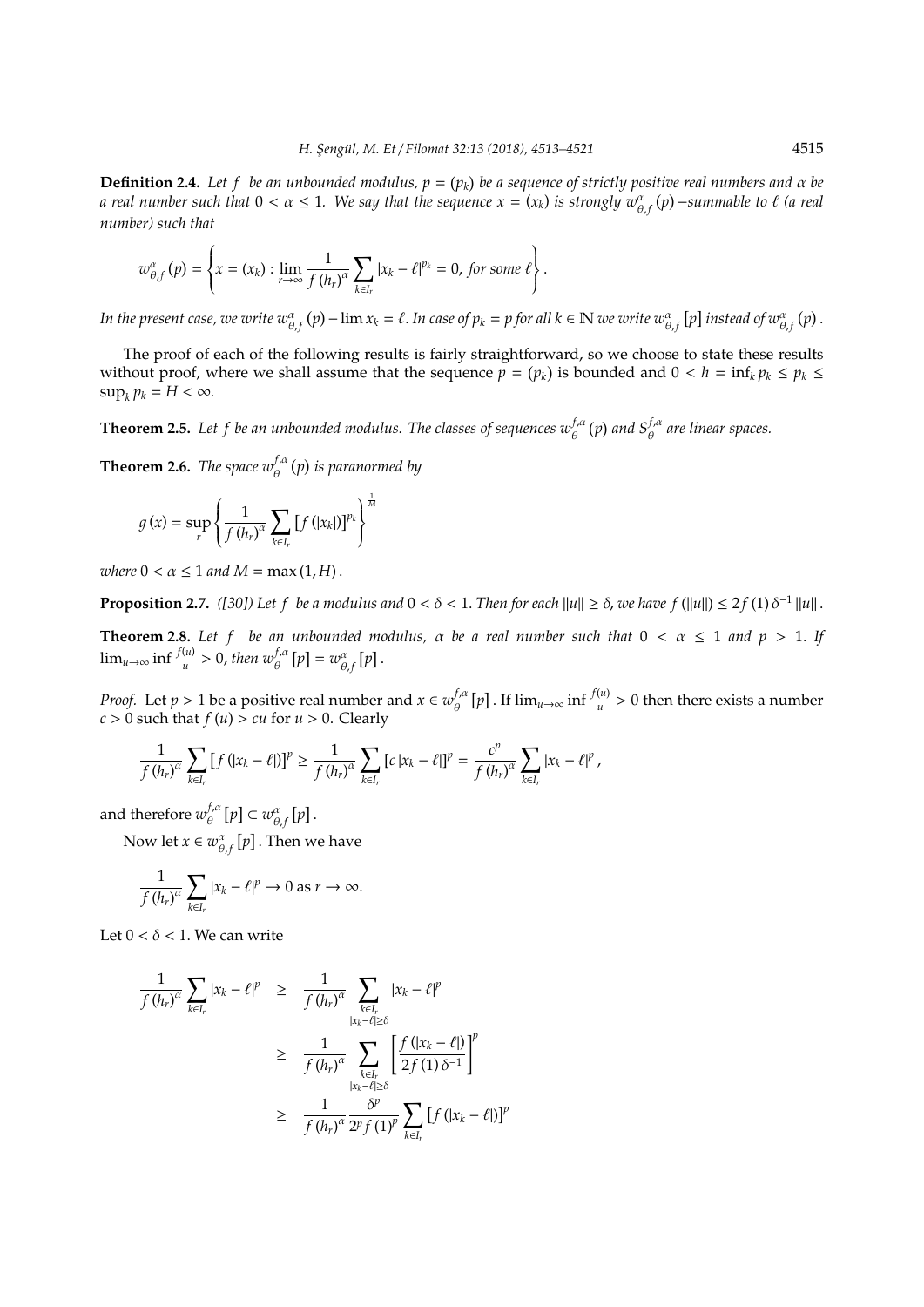by Proposition 2.7. Therefore  $x \in w_{\theta}^{f, \alpha}$  $_{\theta}^{J,\alpha}[p]$ .

If  $\lim_{u\to\infty} \inf \frac{f(u)}{u} = 0$ , the equality  $w_{\theta}^{f,a}$  $\int_{\theta}^{f,\alpha} [p] = w_{\theta,f}^{\alpha} [p]$  can not be hold as shown the following example: Let  $f(x) = 2$ √  $x$  and define a sequence  $x = (x_k)$  by

$$
x_k = \begin{cases} \sqrt{h_r}, & \text{if } k = k_r \\ 0, & \text{otherwise.} \end{cases} \quad r = 1, 2, \dots
$$

For  $\ell = 0$ ,  $\alpha = \frac{4}{5}$  and  $p = \frac{6}{5}$ , we have

$$
\frac{1}{f(h_r)^{\alpha}}\sum_{k\in I_r}\left[f(|x_k|)\right]^{p}=\frac{\left(2h_r^{\frac{1}{4}}\right)^{\frac{\epsilon}{5}}}{\left(2\sqrt{h_r}\right)^{\frac{\epsilon}{5}}}\to 0\text{ as }r\to\infty
$$

hence  $x \in w_{\theta}^{f, \alpha}$  $\int_{\theta}^{f,\alpha} [p]$  , but

$$
\frac{1}{f(h_r)^\alpha}\sum_{k\in I_r}|x_k|^p=\frac{\left(\sqrt{h_r}\right)^{\frac{6}{5}}}{\left(2\sqrt{h_r}\right)^{\frac{4}{5}}}\to\infty\text{ as }r\to\infty
$$

and so  $x \notin w_{\theta, f}^{\alpha}[p]$ .

Maddox [26] showed that the existence of an unbounded modulus *f* for which there is a positive constant *c* such that  $f(xy) \ge cf(x) f(y)$ , for all  $x \ge 0, y \ge 0$ .

**Theorem 2.9.** Let f be an unbounded modulus,  $\alpha$  be a real number such that  $0 < \alpha \le 1$  and  $p_k = 1$  for all  $k \in \mathbb{N}$ . If  $\lim_{u\to\infty}\frac{f(u)^{\alpha}}{u^{\alpha}}$  $\frac{f(u)^{\alpha}}{u^{\alpha}} > 0$ , then  $w^{\alpha} [\theta, f, p] \subset S_{\theta}^{f, \alpha}$ <sub>θ</sub>.

*Proof.* Let  $x \in w^{\alpha}$  [ $\theta$ ,  $f$ ,  $p$ ] and  $\lim_{u \to \infty} \frac{f(u)^{\alpha}}{u^{\alpha}}$  $\frac{u}{u^{\alpha}} > 0$ . For  $\varepsilon > 0$ , we have

$$
\frac{1}{h_r^{\alpha}} \sum_{k \in I_r} f(|x_k - \ell|) \geq \frac{1}{h_r^{\alpha}} f\left(\sum_{k \in I_r} |x_k - \ell|\right) \geq \frac{1}{h_r^{\alpha}} f\left(\sum_{k \in I_r} |x_k - \ell|\right)
$$
\n
$$
\geq \frac{1}{h_r^{\alpha}} f\left(\left|\{k \in I_r : |x_k - \ell| \geq \varepsilon\}\right|\right) \varepsilon\right)
$$
\n
$$
\geq \frac{c}{h_r^{\alpha}} f\left(\left|\{k \in I_r : |x_k - \ell| \geq \varepsilon\}\right|\right) f(\varepsilon)
$$
\n
$$
= \frac{c}{h_r^{\alpha}} \frac{f\left(\left|\{k \in I_r : |x_k - \ell| \geq \varepsilon\}\right|\right)}{f\left(h_r\right)^{\alpha}} f\left(h_r\right)^{\alpha} f(\varepsilon).
$$

Therefore,  $w^{\alpha}$  [ $\theta$ ,  $f$ ,  $p$ ] –  $\lim x_k = \ell$  implies  $S_{\theta}^{f, \alpha}$  $\int_{\theta}^{f,\alpha}$  –  $\lim x_k = \ell$ .

**Theorem 2.10.** *Let*  $\alpha_1$ ,  $\alpha_2$  *be two real numbers such that*  $0 < \alpha_1 \leq \alpha_2 \leq 1$ ,  $f$  *be an unbounded modulus function and let*  $\theta = (k_r)$  *be a lacunary sequence, then we have*  $w_{\theta}^{f, \alpha_1}(p) \subset S_{\theta}^{f, \alpha_2}$  $\overset{\cdot \cdot }{\theta }^{\alpha _{2}}.$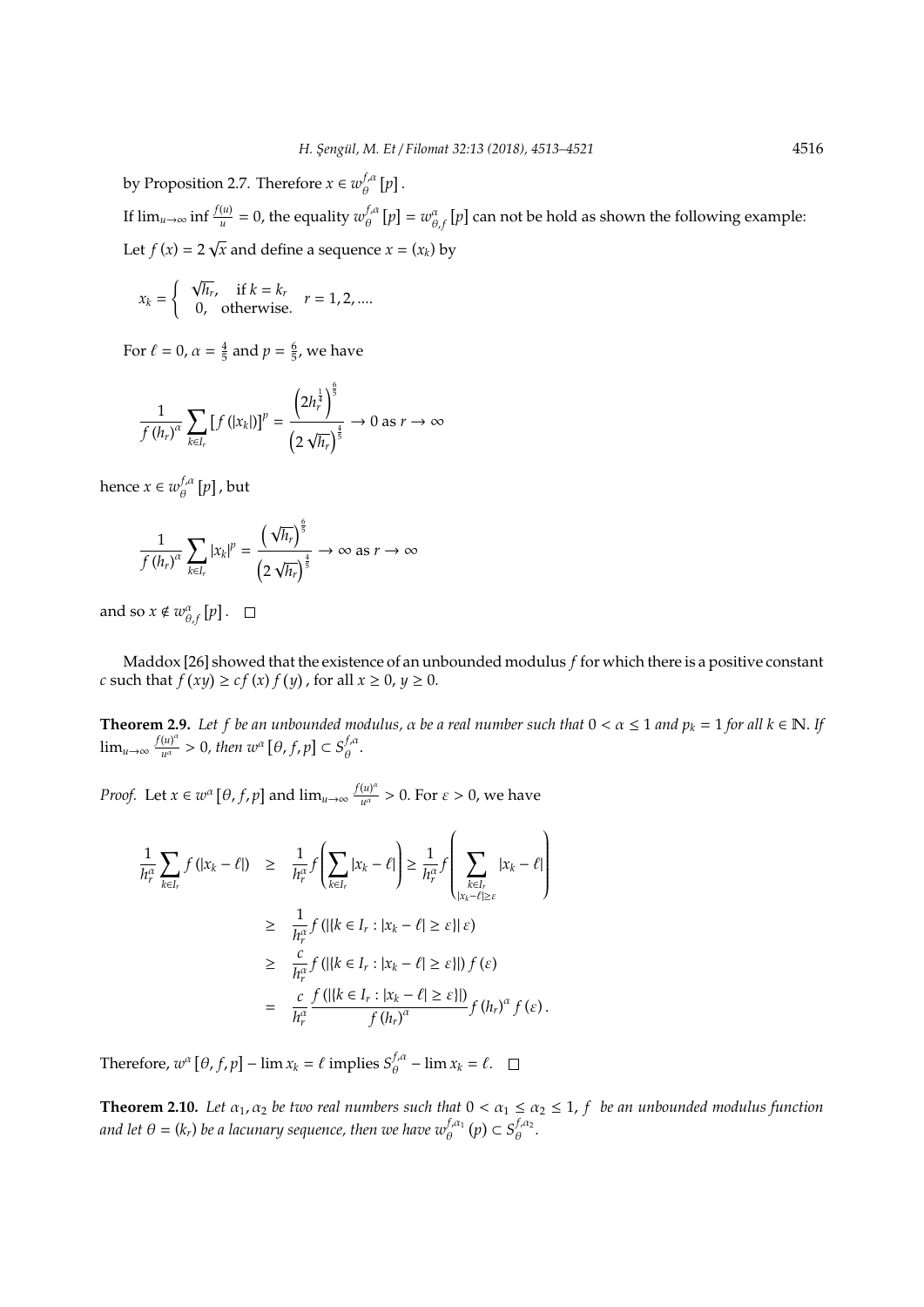*Proof.* Let  $x \in w_{\theta}^{f, \alpha_1}$  $\theta$ ,  $\theta$  and  $\varepsilon > 0$  be given and  $\sum_{1}$ ,  $\sum_{2}$  denote the sums over  $k \in I_r$ ,  $|x_k - \ell| \ge \varepsilon$  and  $k \in I_r$ ,  $|x_k - \ell|$  <  $\varepsilon$  respectively. Since  $f(h_r)^{\alpha_1}$  ≤  $f(h_r)^{\alpha_2}$  for each *r*, we may write

$$
\frac{1}{f(h_r)^{\alpha_1}} \sum_{k \in I_r} [f(|x_k - \ell|)]^{p_k} = \frac{1}{f(h_r)^{\alpha_1}} [\sum_{1} [f(|x_k - \ell|)]^{p_k} + \sum_{2} [f(|x_k - \ell|)]^{p_k}]
$$
\n
$$
\geq \frac{1}{f(h_r)^{\alpha_2}} [\sum_{1} [f(|x_k - \ell|)]^{p_k} + \sum_{2} [f(|x_k - \ell|)]^{p_k}]
$$
\n
$$
\geq \frac{1}{f(h_r)^{\alpha_2}} [\sum_{1} [f(\epsilon)]^{p_k}]
$$
\n
$$
\geq \frac{1}{H f(h_r)^{\alpha_2}} [f(\sum_{1} [\epsilon]^{p_k})]
$$
\n
$$
\geq \frac{1}{H f(h_r)^{\alpha_2}} [f(\sum_{1} \min([\epsilon]^h, [\epsilon]^H))] ]
$$
\n
$$
\geq \frac{1}{H f(h_r)^{\alpha_2}} f([k \in I_r : |x_k - \ell] \geq \epsilon] [\min([\epsilon]^h, [\epsilon]^H)]]
$$
\n
$$
\geq \frac{c}{H f(h_r)^{\alpha_2}} f([k \in I_r : |x_k - \ell] \geq \epsilon]) f([\min([\epsilon]^h, [\epsilon]^H)]].
$$

Hence  $x \in S^{f,\alpha_2}_{\rho}$  $\overset{\cdot \cdot }{\theta }\cdot$ 

**Theorem 2.11.** Let  $\theta = (k_r)$  be a lacunary sequence and  $\alpha$  be a fixed real number such that  $0 < \alpha \leq 1$ . If  $\liminf_{r} q_r > 1$  *and*  $\lim_{u \to \infty} \frac{f(u)^a}{u^a}$  $\frac{(u)^{\alpha}}{u^{\alpha}} > 0$ , then  $S^{f,\alpha} \subset S^{f,\alpha}_{\theta}$  $\overset{\cdot \cdot \cdot }{\theta}$ .

*Proof.* Suppose first that  $\liminf_r q_r > 1$ ; then there exists a  $\lambda > 0$  such that  $q_r \geq 1 + \lambda$  for sufficiently large *r*, which implies that

$$
\frac{h_r}{k_r} \geq \frac{\lambda}{1+\lambda} \Longrightarrow \left(\frac{h_r}{k_r}\right)^\alpha \geq \left(\frac{\lambda}{1+\lambda}\right)^\alpha.
$$

If  $S^{f,\alpha}$  – lim  $x_k = \ell$ , then for every  $\varepsilon > 0$  and for sufficiently large *r*, we have

$$
\frac{1}{f(k_r)^{\alpha}} f(|\{k \le k_r : |x_k - \ell| \ge \varepsilon\}|) \geq \frac{1}{f(k_r)^{\alpha}} f(|\{k \in I_r : |x_k - \ell| \ge \varepsilon\}|)
$$
\n
$$
= \frac{f(k_r)^{\alpha}}{f(k_r)^{\alpha}} \frac{1}{f(k_r)^{\alpha}} f(|\{k \in I_r : |x_k - \ell| \ge \varepsilon\}|)
$$
\n
$$
= \frac{f(k_r)^{\alpha}}{h_r^{\alpha}} \frac{k_r^{\alpha}}{f(k_r)^{\alpha}} \frac{h_r^{\alpha}}{k_r^{\alpha}} \frac{f(|\{k \in I_r : |x_k - \ell| \ge \varepsilon\}|)}{f(k_r)^{\alpha}}
$$
\n
$$
\geq \frac{f(k_r)^{\alpha}}{h_r^{\alpha}} \frac{k_r^{\alpha}}{f(k_r)^{\alpha}} \left(\frac{\lambda}{1 + \lambda}\right)^{\alpha} \frac{f(|\{k \in I_r : |x_k - \ell| \ge \varepsilon\}|)}{f(k_r)^{\alpha}}
$$

This proves the sufficiency.  $\Box$ 

**Theorem 2.12.** Let f be an unbounded modulus and  $0 < \alpha \leq 1$ . If  $(x_k) \in S^f \cap S^f$  $\int_{\theta}^{f,\alpha}$ , then  $S^f$  –  $\lim x_k = S_{\theta}^{f,\alpha}$  $\int_{\theta}^{f,\alpha}$  –  $\lim x_k$  $\int f(x) - f(y) dx = f(x) - y$ ), *for*  $x \ge 0$ ,  $y \ge 0$ .

.

*Proof.* Suppose  $S^f$  – lim  $x_k = \ell_1$ ,  $S^f_a$  $\frac{f_i a}{\theta}$  –  $\lim x_k = \ell_2$  and  $\ell_1 \neq \ell_2$ . Let  $0 < \varepsilon < \frac{|\ell_1 - \ell_2|}{2}$ . Then for  $\varepsilon > 0$  we have

$$
\lim_{n\to\infty}\frac{f(|\{k\leq n : |x_k-\ell_1|\geq \varepsilon\}|)}{f(n)}=0,
$$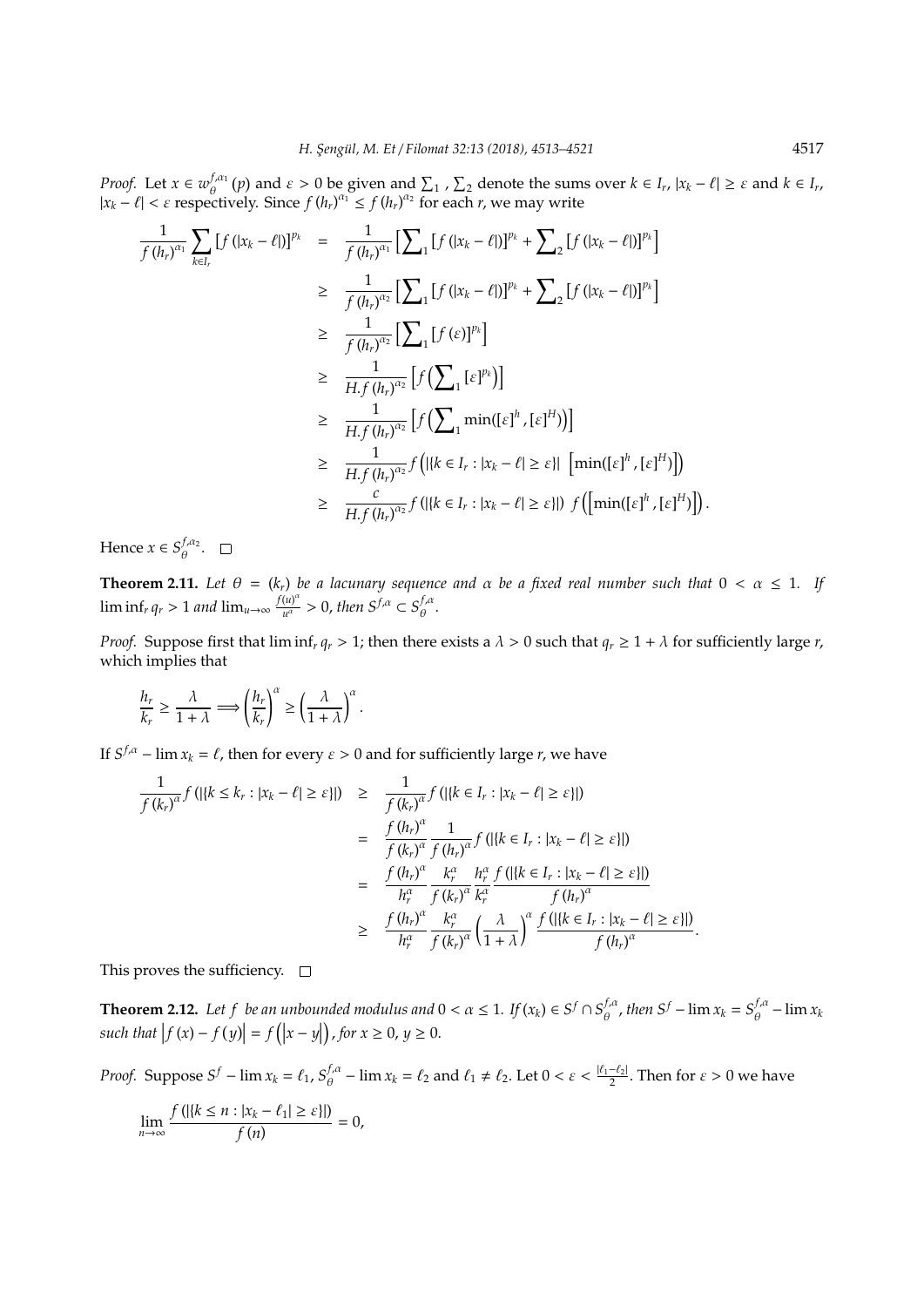and

$$
\lim_{r\to\infty}\frac{f\left(\left|\left\{k\in I_r:|x_k-\ell_2|\geq \varepsilon\right\}\right|\right)}{f\left(h_r\right)^{\alpha}}=0.
$$

On the other hand we can write

$$
\frac{f(|\{k\leq n : |\ell_1-\ell_2|\geq 2\varepsilon\}|)}{f(n)}\leq \frac{f(|\{k\leq n : |x_k-\ell_1|\geq \varepsilon\}|)}{f(n)}+\frac{f(|\{k\leq n : |x_k-\ell_2|\geq \varepsilon\}|)}{f(n)}.
$$

Taking limit as  $n \rightarrow \infty$ , we get

$$
1 \le 0 + \lim_{n \to \infty} \frac{f(|\{k \le n : |x_k - \ell_2| \ge \varepsilon\}|)}{f(n)} \le 1,
$$

and so

$$
\lim_{n\to\infty}\frac{f(|\{k\leq n : |x_k-\ell_2|\geq \varepsilon\}|)}{f(n)}=1.
$$

We consider the subsequence

$$
\frac{1}{f(k_m)}f\left(\left|\{k\leq k_m: |x_k-\ell_2|\geq \varepsilon\}\right|\right)
$$

of sequence

$$
\frac{1}{f(n)}f\left(\left|\left\{k\leq n : |x_k-\ell_2|\geq \varepsilon\right\}\right|\right).
$$

Then

$$
\frac{1}{f(k_m)} f\left( |\{k \le k_m : |x_k - \ell_2| \ge \varepsilon\}| \right) = \frac{1}{f(k_m)} f\left( \left| \{k \in \bigcup_{r=1}^m I_r : |x_k - \ell_2| \ge \varepsilon \} \right| \right) \n= \frac{1}{f(k_m)} f\left( \sum_{r=1}^m | \{k \in I_r : |x_k - \ell_2| \ge \varepsilon\}| \right) \n\le \frac{1}{f(k_m)} \sum_{r=1}^m f\left( |\{k \in I_r : |x_k - \ell_2| \ge \varepsilon\}| \right) \n= \frac{1}{f(k_m)} \sum_{r=1}^m f\left( |h_r\right)^\alpha \frac{1}{f(h_r)^\alpha} f\left( |\{k \in I_r : |x_k - \ell_2| \ge \varepsilon\}| \right)
$$
\n(1)

and

$$
\sum_{r=1}^{m} f (h_r)^{\alpha} = f (h_1)^{\alpha} + f (h_2)^{\alpha} + \dots + f (h_m)^{\alpha}
$$
\n
$$
= f (k_1 - k_0)^{\alpha} + f (k_2 - k_1)^{\alpha} + \dots + f (k_m - k_{m-1})^{\alpha}
$$
\n
$$
= f (|k_1 - k_0|)^{\alpha} + f (|k_2 - k_1|)^{\alpha} + \dots + f (|k_m - k_{m-1}|)^{\alpha}
$$
\n
$$
= |f (k_1) - f (k_0)|^{\alpha} + |f (k_2) - f (k_1)|^{\alpha} + \dots + |f (k_m) - f (k_{m-1})|^{\alpha}
$$
\n
$$
\leq |f (k_1) - f (k_0)| + |f (k_2) - f (k_1)| + \dots + |f (k_m) - f (k_{m-1})|
$$
\n
$$
= f (k_1) - f (k_0) + f (k_2) - f (k_1) + \dots + f (k_m) - f (k_{m-1})
$$
\n
$$
= f (k_m).
$$
\n(2)

Using (2) in (1), we have

$$
\frac{1}{f(k_m)}f\left(\left|\left\{k\leq k_m: |x_k-\ell_2|\geq \varepsilon\right\}\right|\right)\leq \frac{\sum\limits_{r=1}^m f\left(h_r\right)^\alpha}{\sum\limits_{r=1}^m f\left(h_r\right)^\alpha}\frac{1}{f\left(h_r\right)^\alpha}f\left(\left|\left\{k\in I_r: |x_k-\ell_2|\geq \varepsilon\right\}\right|\right)
$$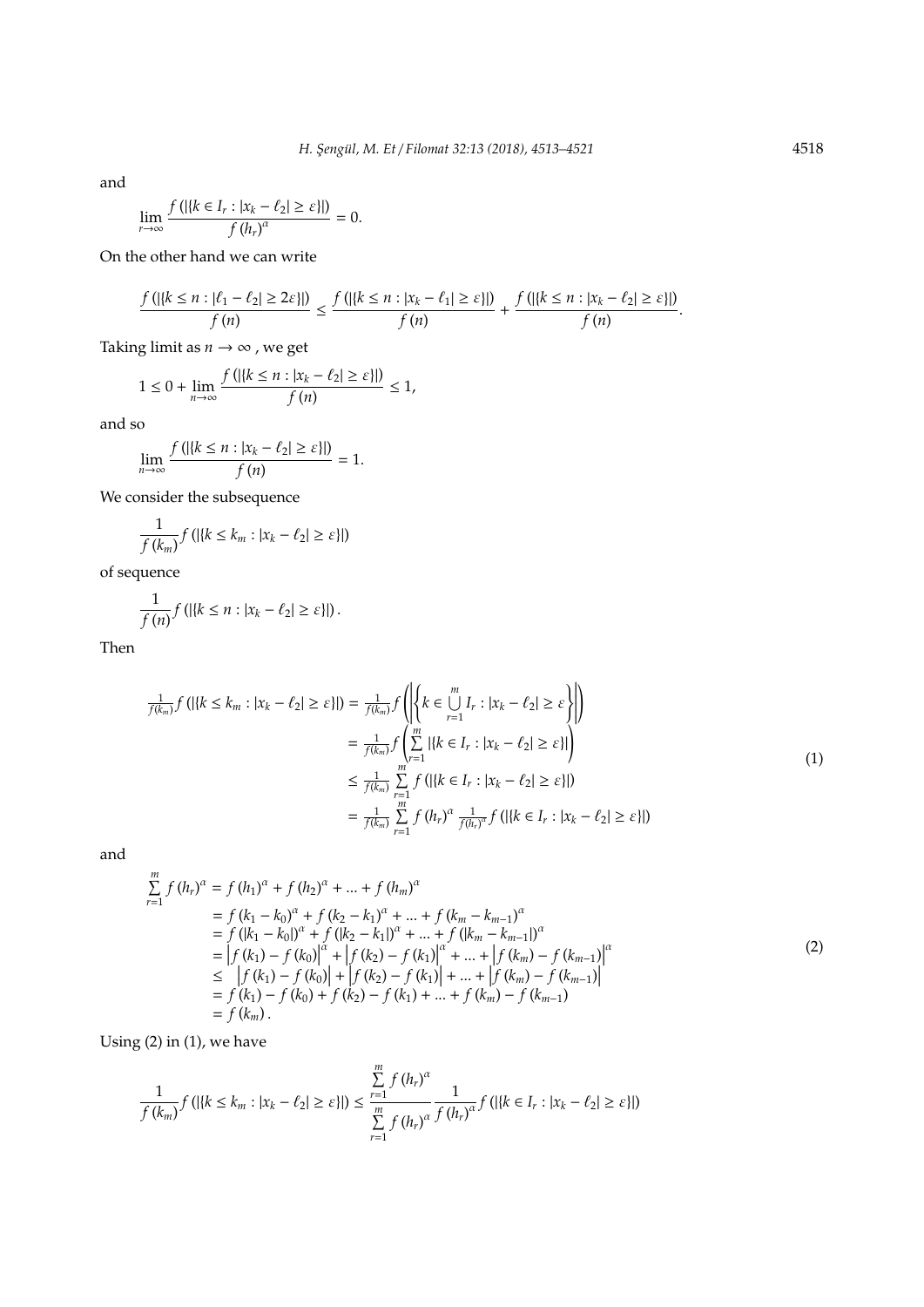so

$$
\frac{1}{f(k_m)}f\left(\left|\left\{k\leq k_m: |x_k-\ell_2|\geq \varepsilon\right\}\right|\right)\to 0,
$$

but this is a contradiction to

$$
\lim_{n\to\infty}\frac{f(|\{k\leq n:|x_k-\ell_2|\geq \varepsilon\}|)}{f(n)}=1.
$$

As a result,  $\ell_1 = \ell_2$ .  $\Box$ 

Now as a result of Theorem 2.12 we have the following Corollary 2.13.

**Corollary 2.13.** Let  $\theta = (k_r)$  and  $\theta' = (s_r)$  be two lacunary sequences and  $0 < \alpha \leq 1$ . If  $(x_k) \in S^f \cap (S^f_\theta)^d$  $\int_{\theta}^{f,\alpha} \cap S_{\theta'}^{f,\alpha}$  $_{\theta ^{\prime }}^{f,\alpha }\big)$  , *then*  $S_{\theta}^{f,\alpha}$  –  $\lim x_k = S_{\theta'}^{f,\alpha}$  $\int_{\theta'}^{f,\alpha}$  –  $\lim x_k$ .

**Theorem 2.14.** Let f be an unbounded modulus. If  $\lim p_k > 0$ , then  $w_{\theta}^{f,\alpha}(p) - \lim x_k = \ell$  uniquely.

*Proof.* Let  $\lim p_k = s > 0$ . Assume that  $w_{\theta}^{f, \alpha}$  $\int_{\theta}^{f,\alpha} (p) - \lim x_k = \ell_1$  and  $w_{\theta}^{f,\alpha}$  $\int_{\theta}^{f,\alpha} (p) - \lim x_k = \ell_2$ . Then

$$
\lim_{r} \frac{1}{f(h_{r})^{\alpha}} \sum_{k \in I_{r}} [f(|x_{k} - \ell_{1}|)]^{p_{k}} = 0,
$$

and

$$
\lim_{r} \frac{1}{f(h_{r})^{\alpha}} \sum_{k \in I_{r}} [f(|x_{k} - \ell_{2}|)]^{p_{k}} = 0.
$$

By definition of *f*, we have

$$
\frac{1}{f(h_r)^{\alpha}} \sum_{k \in I_r} [f(|\ell_1 - \ell_2|)]^{p_k} \leq \frac{D}{f(h_r)^{\alpha}} \left( \sum_{k \in I_r} [f(|x_k - \ell_1|)]^{p_k} + \sum_{k \in I_r} [f(|x_k - \ell_2|)]^{p_k} \right)
$$
\n
$$
= \frac{D}{f(h_r)^{\alpha}} \sum_{k \in I_r} [f(|x_k - \ell_1|)]^{p_k} + \frac{D}{f(h_r)^{\alpha}} \sum_{k \in I_r} [f(|x_k - \ell_2|)]^{p_k}
$$

where  $\sup_k p_k = H$  and  $D = \max\left(1, 2^{H-1}\right)$ . Hence

$$
\lim_{r} \frac{1}{f(h_{r})^{\alpha}} \sum_{k \in I_{r}} [f(|\ell_{1} - \ell_{2}|)]^{p_{k}} = 0.
$$

Since  $\lim_{k\to\infty} p_k = s$  we have  $\ell_1 - \ell_2 = 0$ . Thus the limit is unique.  $□$ 

**Theorem 2.15.** Let  $\theta = (k_r)$  and  $\theta' = (s_r)$  be two lacunary sequences such that  $I_r \subset J_r$  for all  $r \in \mathbb{N}$  and  $\alpha_1, \alpha_2$  two *real numbers such that*  $0 < \alpha_1 \leq \alpha_2 \leq 1$ . If

$$
\lim_{r \to \infty} \inf \frac{f(h_r)^{\alpha_1}}{f(\ell_r)^{\alpha_2}} > 0
$$
\n(3)

where  $I_r = (k_{r-1}, k_r]$ ,  $h_r = k_r - k_{r-1}$  and  $J_r = (s_{r-1}, s_r]$ ,  $\ell_r = s_r - s_{r-1}$ , then  $w_{\theta'}^{f, \alpha_2}(p) \subset w_{\theta}^{f, \alpha_1}(p)$  $_{\theta}^{J,\alpha_1}(p)$ .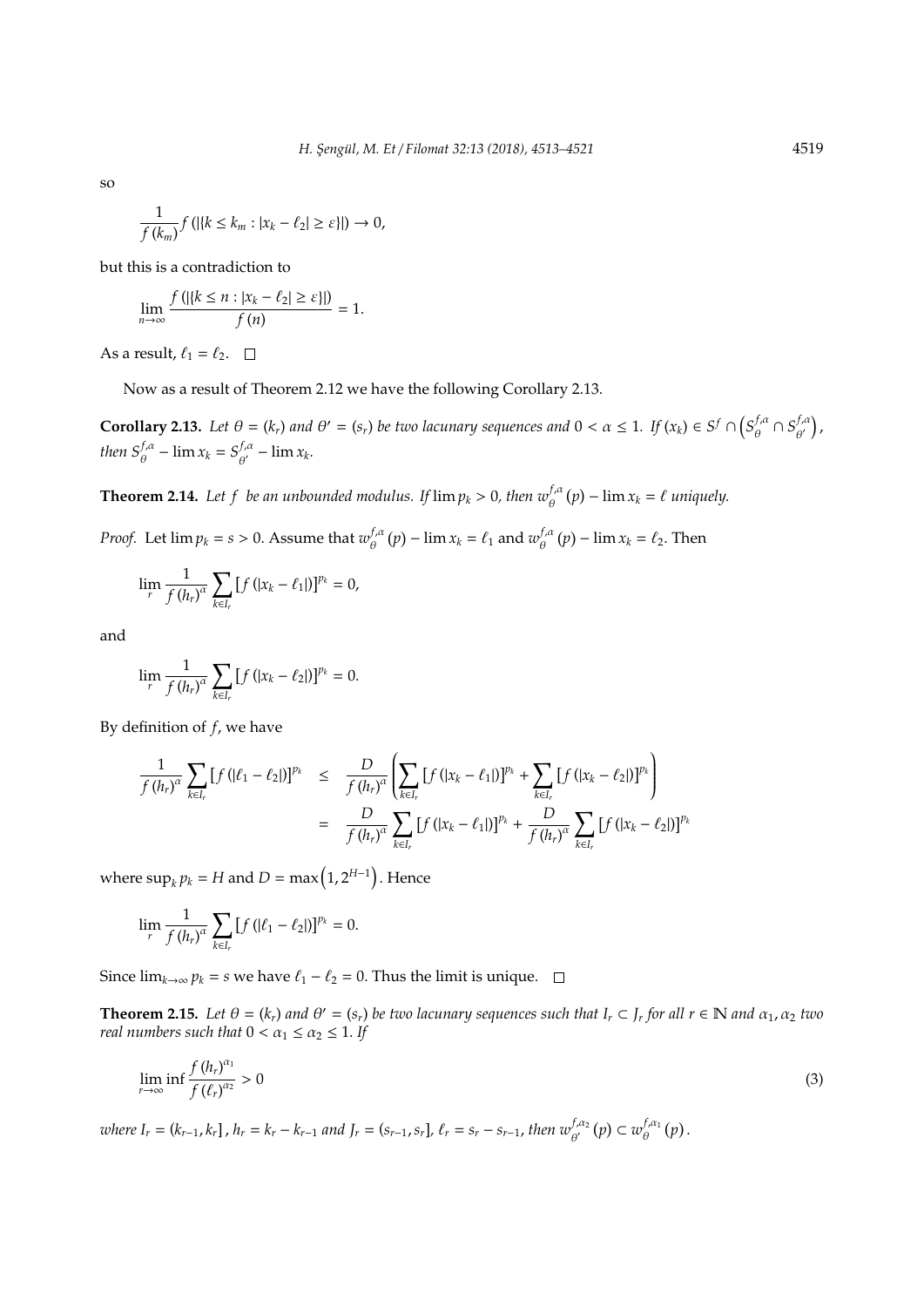*Proof.* Let  $x \in w_{\alpha'}^{f, \alpha_2}$  $\int_{\theta'}^{\theta'} (p)$ . We can write

$$
\frac{1}{f(\ell_r)^{\alpha_2}} \sum_{k \in J_r} [f(|x_k - \ell|)]^{p_k} = \frac{1}{f(\ell_r)^{\alpha_2}} \sum_{k \in J_r - I_r} [f(|x_k - \ell|)]^{p_k} + \frac{1}{f(\ell_r)^{\alpha_2}} \sum_{k \in I_r} [f(|x_k - \ell|)]^{p_k}
$$
\n
$$
\geq \frac{1}{f(\ell_r)^{\alpha_2}} \sum_{k \in I_r} [f(|x_k - \ell|)]^{p_k}
$$
\n
$$
\geq \frac{f(h_r)^{\alpha_1}}{f(\ell_r)^{\alpha_2}} \frac{1}{f(h_r)^{\alpha_1}} \sum_{k \in I_r} [f(|x_k - \ell|)]^{p_k}.
$$

Thus if  $x \in w_{a'}^{f, \alpha_2}$  $\int_{\theta'}^{f,\alpha_2} (p)$ , then  $x \in w_{\theta}^{f,\alpha_1}$  $\int_{\theta}^{f,\alpha_1}(p)$ .

From Theorem 2.15 we have the following results.

**Corollary 2.16.** Let  $\theta = (k_r)$  and  $\theta' = (s_r)$  be two lacunary sequences such that  $I_r \subset J_r$  for all  $r \in \mathbb{N}$  and  $\alpha_1, \alpha_2$  two *real numbers such that*  $0 < \alpha_1 \leq \alpha_2 \leq 1$ . *If* (3) *holds then* 

(*i*)  $w_{\alpha'}^{f,\alpha}$  $\theta'_{\cdot}(\rho) \subset w_{\theta}^{f,\alpha}$  $\int_{\theta}^{J,\alpha} (p)$ , if  $\alpha_1 = \alpha_2 = \alpha$ ,  $(iii) w<sub>i</sub><sup>f</sup>$  $\theta'_{\theta}(p) \subset w_{\theta}^{f,\alpha_1}$  $\int_{\theta}^{f,\alpha_1}(p)$ , if  $\alpha_2=1$ , (*iii*) *w f*  $\phi'_{\theta'}(p) \subset w_{\theta}^f$  $\int_{\theta}^{J} (p)$ , if  $\alpha_1 = \alpha_2 = 1$ .

### **References**

- [1] A. Aizpuru, M. C. Listán-García and F. Rambla-Barreno, Density by moduli and statistical convergence, Quaest. Math. 37(4) (2014) 525–530.
- [2] Y. Altın and M. Et, Generalized difference sequence spaces defined by a modulus function in a locally convex space, Soochow J. Math. 31(2) (2005) 233–243.
- [3] V. K. Bhardwaj and S. Dhawan, Density by moduli and lacunary statistical convergence, Abstr. Appl. Anal. 2016, Art. ID 9365037, 11 pp.
- [4] A. Caserta, G. Di Maio and L. D. R. Kočinac, Statistical convergence in function spaces, Abstr. Appl. Anal. 2011, Art. ID 420419, 11 pp.
- [5] J. S. Connor, The statistical and strong *p*−Cesaro convergence of sequences, Analysis 8 (1988) 47–63.
- [6] H. Çakallı, Lacunary statistical convergence in topological groups, Indian J. Pure Appl. Math. 26(2) (1995) 113-119.
- [7] H. Çakallı, C. G. Aras and A. Sönmez, Lacunary statistical ward continuity, AIP Conf. Proc. 1676, 020042 (2015); http://dx.doi.org/10.1063/1.4930468.
- [8] H. Cakallı and H. Kaplan, A variation on lacunary statistical quasi Cauchy sequences, Commun. Fac. Sci. Univ. Ank. Sér. A1 Math. Stat. 66(2) (2017) 71–79.
- [9] H. Çakallı and H. Kaplan, A study on *N*<sub>θ</sub>-quasi-Cauchy sequences, Abstr. Appl. Anal. 2013 (2013), Article ID 836970, 4 pages.
- [10] H. Cakallı, A study on statistical convergence, Funct. Anal. Approx. Comput. 1(2) (2009) 19–24.
- [11] M. Çmar, M. Karakaş and M. Et, On pointwise and uniform statistical convergence of order  $\alpha$  for sequences of functions, Fixed Point Theory And Applications, Article Number: 33, 2013.
- [12] R. C¸ olak, Statistical convergence of order α, Modern Methods in Analysis and Its Applications, New Delhi, India: Anamaya Pub, 2010: 121–129.
- [13] G. Di Maio and L. D. R. Kočinac, Statistical convergence in topology, Topology Appl. 156 (2008) 28–45.
- [14] M. Et, M. Çınar and M. Karakaş, On λ-statistical convergence of order α of sequences of functions, J. Inequal. Appl. 2013, Article ID 204 (2013).
- [15] M. Et, Y. Altın and H. Altınok, On some generalized difference sequence spaces defined by a modulus function, Filomat 17 (2003) 23–33.
- [16] M. Et, A. Alotaibi and S. A. Mohiuddine, On (∆ *<sup>m</sup>*, *I*) statistical convergence of order α, Scientific World Journal, Article Number: 535419, 2014.
- [17] M. Et and H. Sengül, Some Cesaro-type summability spaces of order  $\alpha$  and lacunary statistical convergence of order  $\alpha$ , Filomat 28(8) (2014) 1593–1602.
- [18] H. Fast, Sur la convergence statistique, Colloq. Math. 2 (1951) 241–244.
- [19] A. R. Freedman, J. J. Sember and M. Raphael, Some Cesaro-type summability spaces, Proc. London Math. Soc. ` *(3)* 37(3) (1978) 508–520.
- [20] J. Fridy, On statistical convergence, Analysis 5 (1985), 301–313.
- [21] J. Fridy and C. Orhan, Lacunary statistical convergence, Pacific J. Math. 160 (1993) 43–51.
- [22] A. K. Gaur and M. Mursaleen, Difference sequence spaces defined by a sequence of moduli, Demonstratio Math. 31(2) (1998) 275–278.